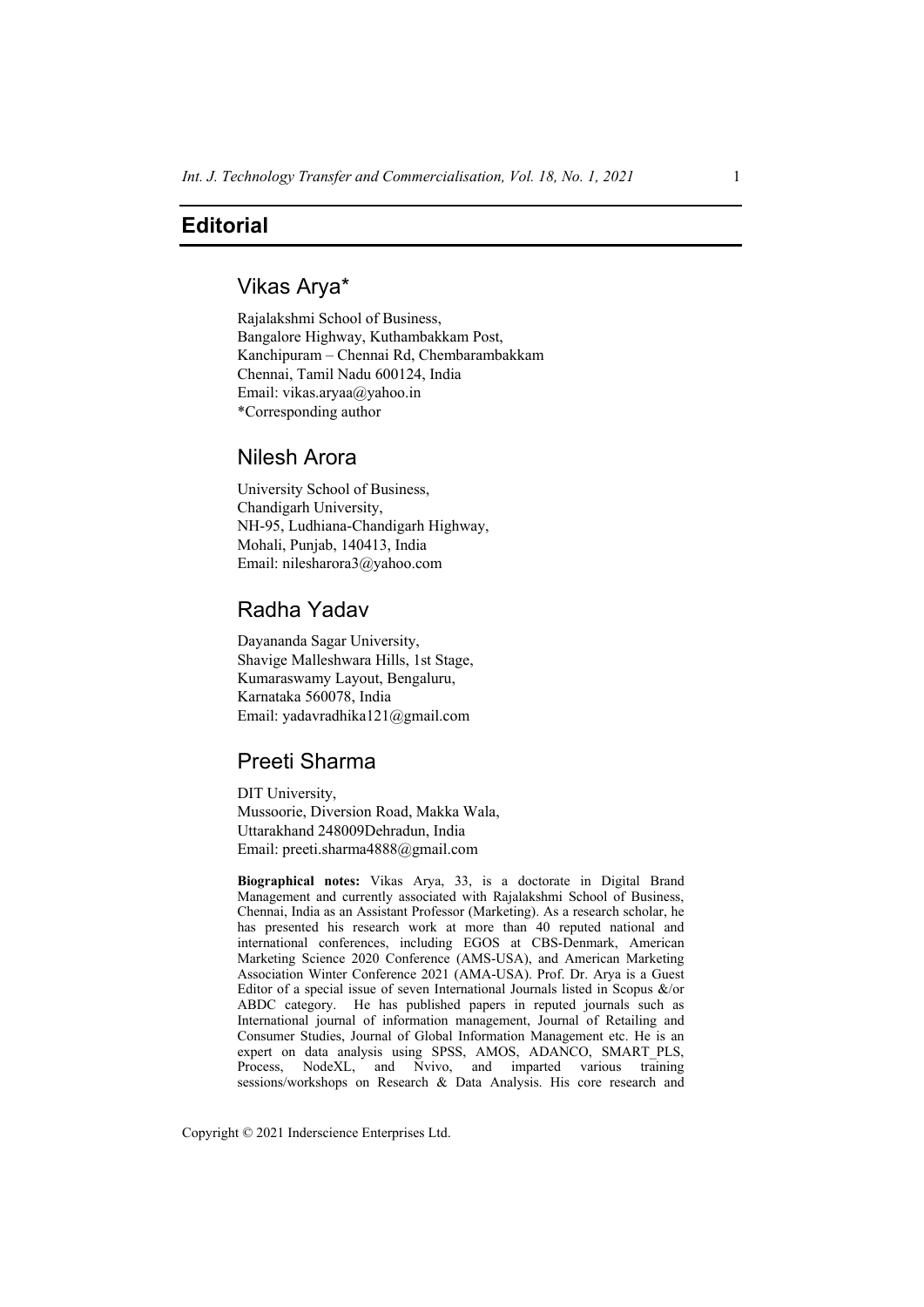#### 2 *V. Arya et al.*

teaching interests are in Consumer Behaviour, Brand Management, Marketing Communication, Destination Branding, Digital Mobile Apps' marketing, Brand Building using virtual platforms, and Communication in Health Care.

Nilesh Arora is a Ph.D. (Management), and MBA in Marketing with 18+ Years of rich experience in corporate and academic sectors with 8 years in academic leadership roles. He is presently working with Chandigarh University as a Professor of Marketing and Director, University School of Business. He is a passionate academician having keen interest in teaching and research in marketing, celebrity endorsement, social media advertising and consumer behaviour areas. Has published several research papers in journal of repute and presented papers in 26 National and International conferences. He is Member-Editorial Board in an ABDC/C category journal of Emerald Publishing. Dr. Arora is a certified Publons Academy Peer Reviewer. He is also a reviewer for several reputed international journals of Elsevier and Emerald Publishing.

Radha Yadav is currently working as an Assistant Professor (HR/OB) at Dayananda Sagar University, Bangalore (India). She completed her doctorate degree from Indian Institute of Technology Roorkee, Uttarakhand (India). She has over 5 years of experience in research and academics. Dr. Yadav has published numerous articles in reputed journals and is also experienced as an Editor in special issue of Scopus  $\&$  ABDC Category Journals, and has also Coedited books under IGI Global Publishing House, USA. Her current research includes employee relation, women entrepreneurship, HEI, organizational commitment, quality of work life, stress and spirituality. Her research techniques include quantitative (SPSS, Smart PLS) and qualitative analysis (N-Vivo). She is currently representing India on the International project "Climate change and well-being" with De Montfort University, Leicester, UK.

Preeti Sharma is currently working as an Assistant Professor (Accounts/Finance) at Faculty of Management Studies (FMS), DIT University, Dehradun. She did her PhD in Finance area from Department of Commerce, HNBGU, Srinagar, Garhwal in 2018. She has over 6 years of experience in research and academics. She has published many research articles in reputed journals and attended many international conferences. Her area of interest includes corporate governance, sustainable finance and corporate social responsibility (CSR). She is well versed with the nuances of carrying out effective social sciences research using technologies such as SPSS, E-Views and Smart PLS.

Only the world will save the world! Recollecting this, we worked for the International Conference on Sustainable Development and Social Innovation in Business (ICSSB 2019) held on February 25 and 26, 2019 organised by University School of Business (USB), Chandigarh University, Mohali, Punjab, India, in collaboration with Arkansas State University and Emerald Publishing. The point of the gathering was to feature assessment disclosures on sustainable development and social innovation in different functional areas of business namely: marketing, finance and economics, human asset management, organisational behaviour, business ethos and environment, social and corporate administration to a colossal group of spectators comprising of academicians, researchers and corporate administrators. The special issue 'Sustainable development and social innovation in business' carries a revised and substantially extended version of the conference.